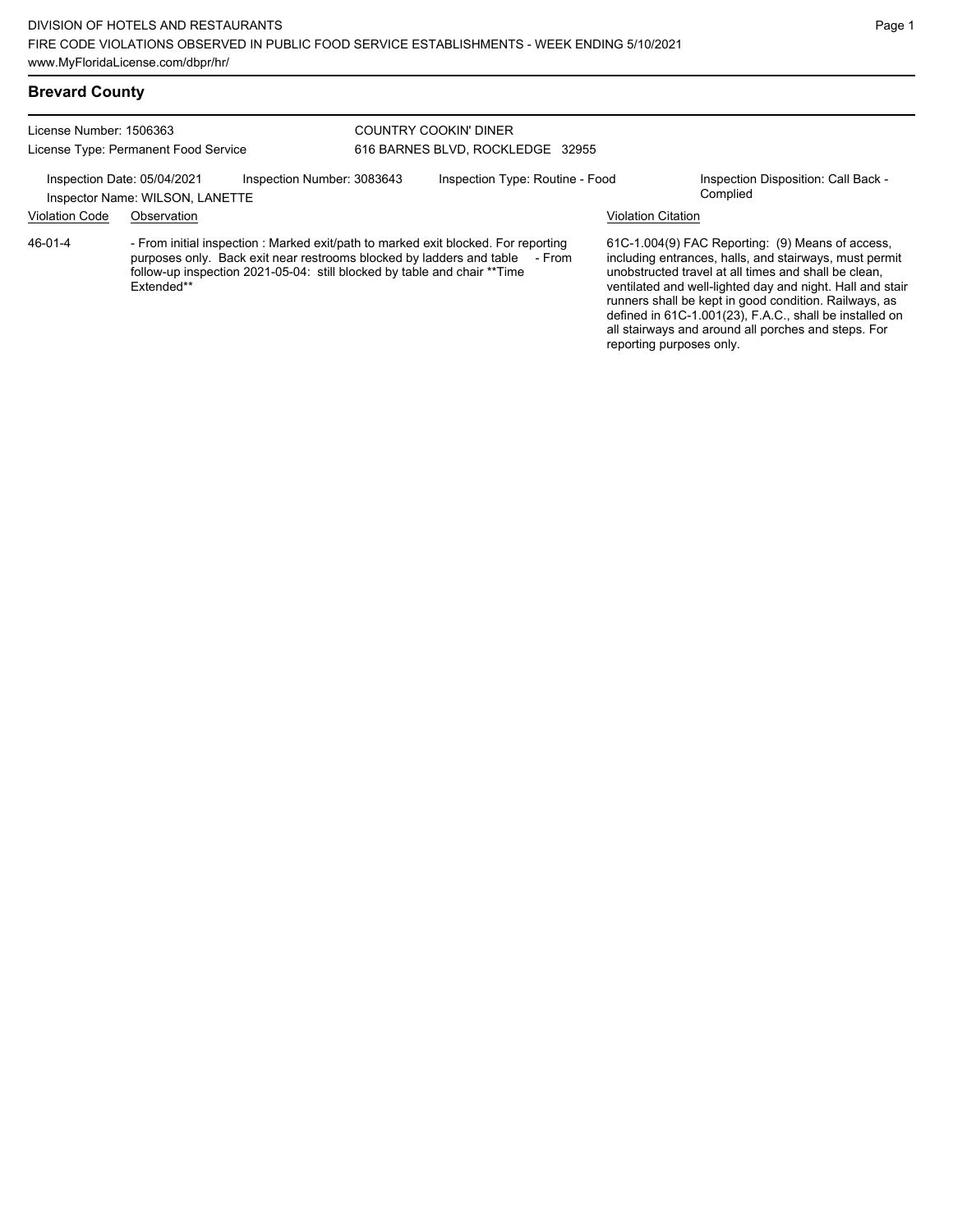| License Number: 1652989<br>License Type: Mobile Food Dispensing Vehicle |                                   | WHAT A JERK!<br>9837 W SAMPLE RD, CORAL SPRINGS 33065                                                                      |  |                                 |                           |                                                                                                                                                                                                                                                                                                                                                                                                                            |
|-------------------------------------------------------------------------|-----------------------------------|----------------------------------------------------------------------------------------------------------------------------|--|---------------------------------|---------------------------|----------------------------------------------------------------------------------------------------------------------------------------------------------------------------------------------------------------------------------------------------------------------------------------------------------------------------------------------------------------------------------------------------------------------------|
| Inspection Date: 05/03/2021                                             | Inspector Name: MARTINEZ, RHEANNE | Inspection Number: 1230149                                                                                                 |  | Inspection Type: Routine - Food |                           | Inspection Disposition: Inspection<br>Completed - No Further Action                                                                                                                                                                                                                                                                                                                                                        |
| <b>Violation Code</b>                                                   | Observation                       |                                                                                                                            |  |                                 | <b>Violation Citation</b> |                                                                                                                                                                                                                                                                                                                                                                                                                            |
| 45-02-4                                                                 |                                   | Portable fire extinguisher gauge in red zone. For reporting purposes only.<br>Observed fire extinguisher in recharge zone. |  |                                 | purposes only.            | 509.032(2)(d) FS Reporting: (d) The division, or its<br>agent, shall notify the local firesafety authority or the<br>State Fire Marshal of any readily observable violation of<br>a rule adopted under chapter 633 which relates to public<br>lodging establishments or public food establishments,<br>and the identification of such violation does not require<br>any firesafety inspection certification. For reporting |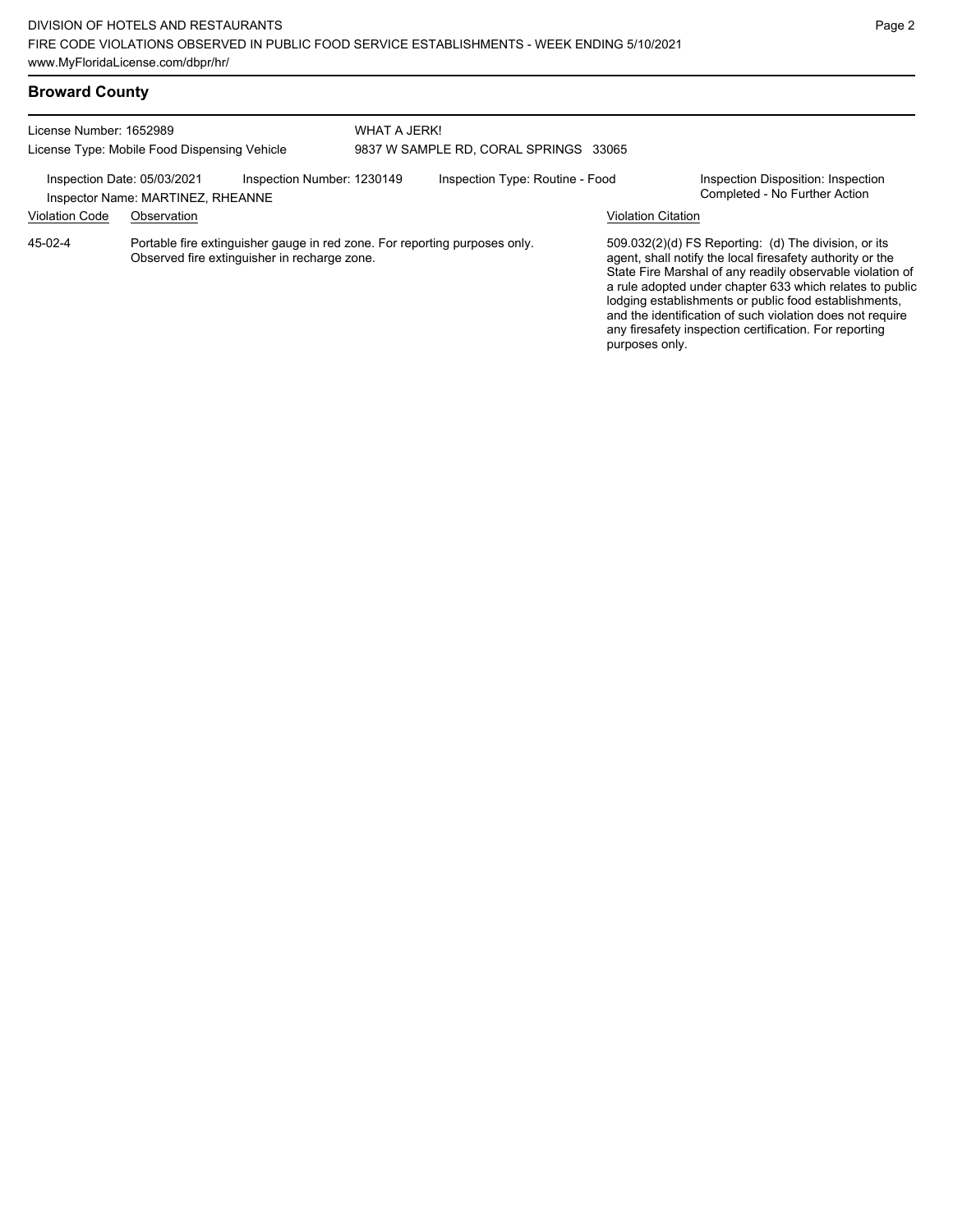| <b>Dade County</b>                                                                                                                                                    |                                                                |                                                                                                  |                                           |                                                                                     |                                                                                                                   |                                                                                                                                                                                                                                                                                                                                                                                                                            |  |
|-----------------------------------------------------------------------------------------------------------------------------------------------------------------------|----------------------------------------------------------------|--------------------------------------------------------------------------------------------------|-------------------------------------------|-------------------------------------------------------------------------------------|-------------------------------------------------------------------------------------------------------------------|----------------------------------------------------------------------------------------------------------------------------------------------------------------------------------------------------------------------------------------------------------------------------------------------------------------------------------------------------------------------------------------------------------------------------|--|
| License Number: 2326758<br>License Type: Permanent Food Service                                                                                                       |                                                                |                                                                                                  | ROCK BOY PIZZA<br>30 SW 8 ST, MIAMI 33130 |                                                                                     |                                                                                                                   |                                                                                                                                                                                                                                                                                                                                                                                                                            |  |
| Inspection Number: 3084210<br>Inspection Date: 05/05/2021<br>Inspector Name: WILLIAMS, ALFREDA<br><b>Violation Code</b><br>Observation                                |                                                                |                                                                                                  | Inspection Type: Complaint Full           |                                                                                     | Inspection Disposition: Warning<br>Issued                                                                         |                                                                                                                                                                                                                                                                                                                                                                                                                            |  |
| 48-04-4                                                                                                                                                               |                                                                | of the building. For reporting purposes only.<br>Tanks were removed. **Corrective Action Taken** |                                           | Propane tank (larger than 2.7 lb. water capacity/1 lb. gas capacity) located inside | <b>Violation Citation</b><br>purposes only.                                                                       | 509.032(2)(d) FS Reporting: (d) The division, or its<br>agent, shall notify the local firesafety authority or the<br>State Fire Marshal of any readily observable violation of<br>a rule adopted under chapter 633 which relates to public<br>lodging establishments or public food establishments,<br>and the identification of such violation does not require<br>any firesafety inspection certification. For reporting |  |
| License Number: 2330501                                                                                                                                               |                                                                |                                                                                                  |                                           | MARIO THE BAKER DOWNTOWN INC                                                        |                                                                                                                   |                                                                                                                                                                                                                                                                                                                                                                                                                            |  |
|                                                                                                                                                                       | License Type: Permanent Food Service                           |                                                                                                  | 43 W FLAGLER ST, MIAMI 33130              |                                                                                     |                                                                                                                   |                                                                                                                                                                                                                                                                                                                                                                                                                            |  |
|                                                                                                                                                                       | Inspection Date: 05/06/2021<br>Inspector Name: GARCIA, B OSCAR | Inspection Number: 3084293                                                                       |                                           | Inspection Type: Complaint Full                                                     |                                                                                                                   | Inspection Disposition: Inspection<br>Completed - No Further Action                                                                                                                                                                                                                                                                                                                                                        |  |
| <b>Violation Code</b>                                                                                                                                                 | Observation                                                    |                                                                                                  |                                           |                                                                                     | <b>Violation Citation</b>                                                                                         |                                                                                                                                                                                                                                                                                                                                                                                                                            |  |
| 45-04-4<br>Use of cooking equipment producing grease laden vapors/smoke with no hood<br>suppression system installed. Notified Fire AHJ. For reporting purposes only. |                                                                |                                                                                                  |                                           |                                                                                     | 509.032(2)(d) FS Reporting: (d) The division, or its<br>agent, shall notify the local firesafety authority or the |                                                                                                                                                                                                                                                                                                                                                                                                                            |  |

State Fire Marshal of any readily observable violation of a rule adopted under chapter 633 which relates to public lodging establishments or public food establishments, and the identification of such violation does not require any firesafety inspection certification. For reporting purposes only.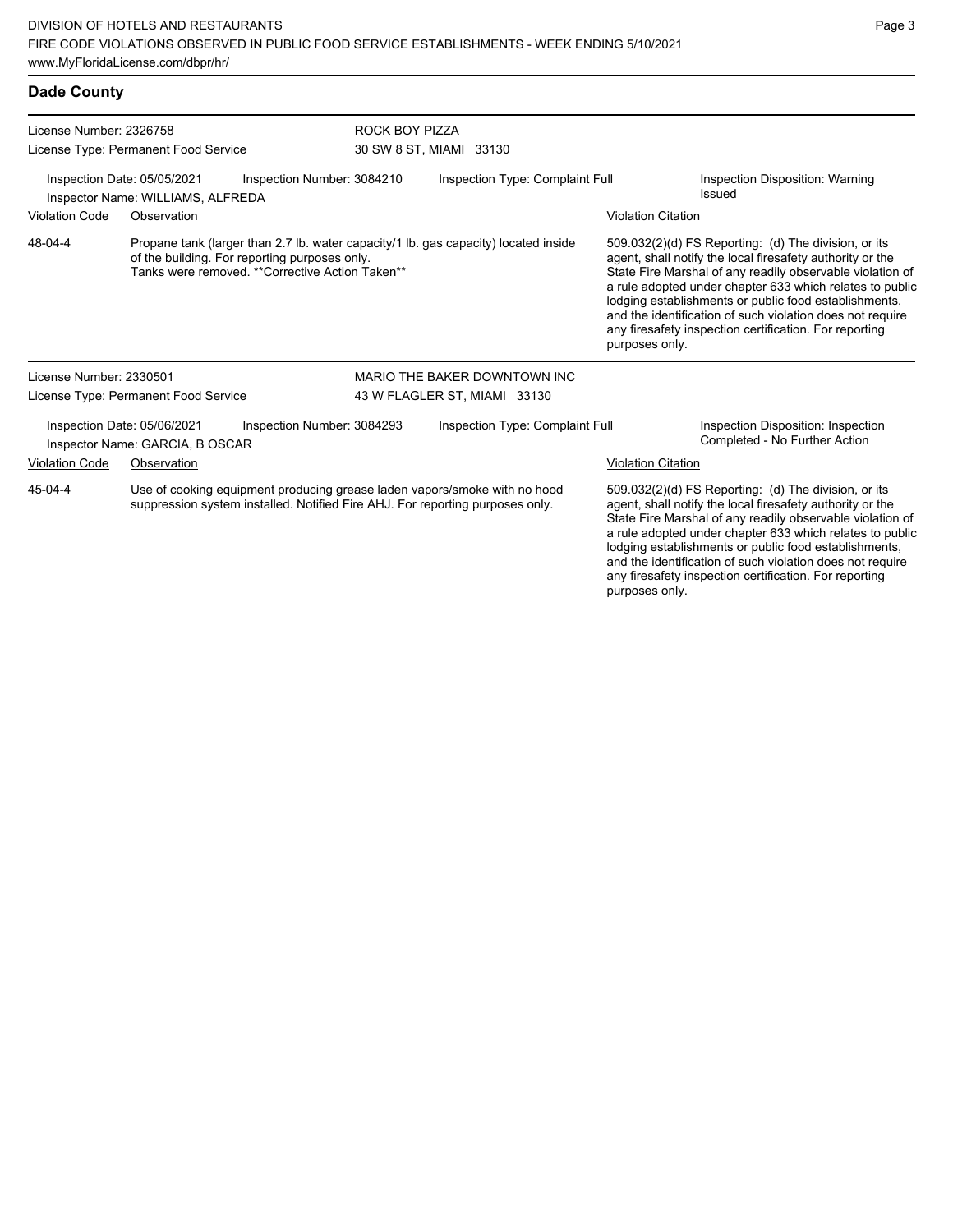|  | <b>DeSoto County</b> |
|--|----------------------|
|--|----------------------|

| License Number: 2400280<br>License Type: Permanent Food Service |                                                                            |                            | TURNER AGRI-CIVIC CENTER #134<br>2250 NE ROAN ST, ARCADIA 34266 |                           |                                                                                                                                                                                                                                                                                                                                                                                                                            |  |  |
|-----------------------------------------------------------------|----------------------------------------------------------------------------|----------------------------|-----------------------------------------------------------------|---------------------------|----------------------------------------------------------------------------------------------------------------------------------------------------------------------------------------------------------------------------------------------------------------------------------------------------------------------------------------------------------------------------------------------------------------------------|--|--|
| Inspection Date: 05/06/2021<br><b>Violation Code</b>            | Inspector Name: JACKS, ALBERT<br>Observation                               | Inspection Number: 3028112 | Inspection Type: Routine - Food                                 | <b>Violation Citation</b> | Inspection Disposition: Inspection<br>Completed - No Further Action                                                                                                                                                                                                                                                                                                                                                        |  |  |
| 45-02-4                                                         | Portable fire extinguisher gauge in red zone. For reporting purposes only. |                            |                                                                 | purposes only.            | 509.032(2)(d) FS Reporting: (d) The division, or its<br>agent, shall notify the local firesafety authority or the<br>State Fire Marshal of any readily observable violation of<br>a rule adopted under chapter 633 which relates to public<br>lodging establishments or public food establishments,<br>and the identification of such violation does not require<br>any firesafety inspection certification. For reporting |  |  |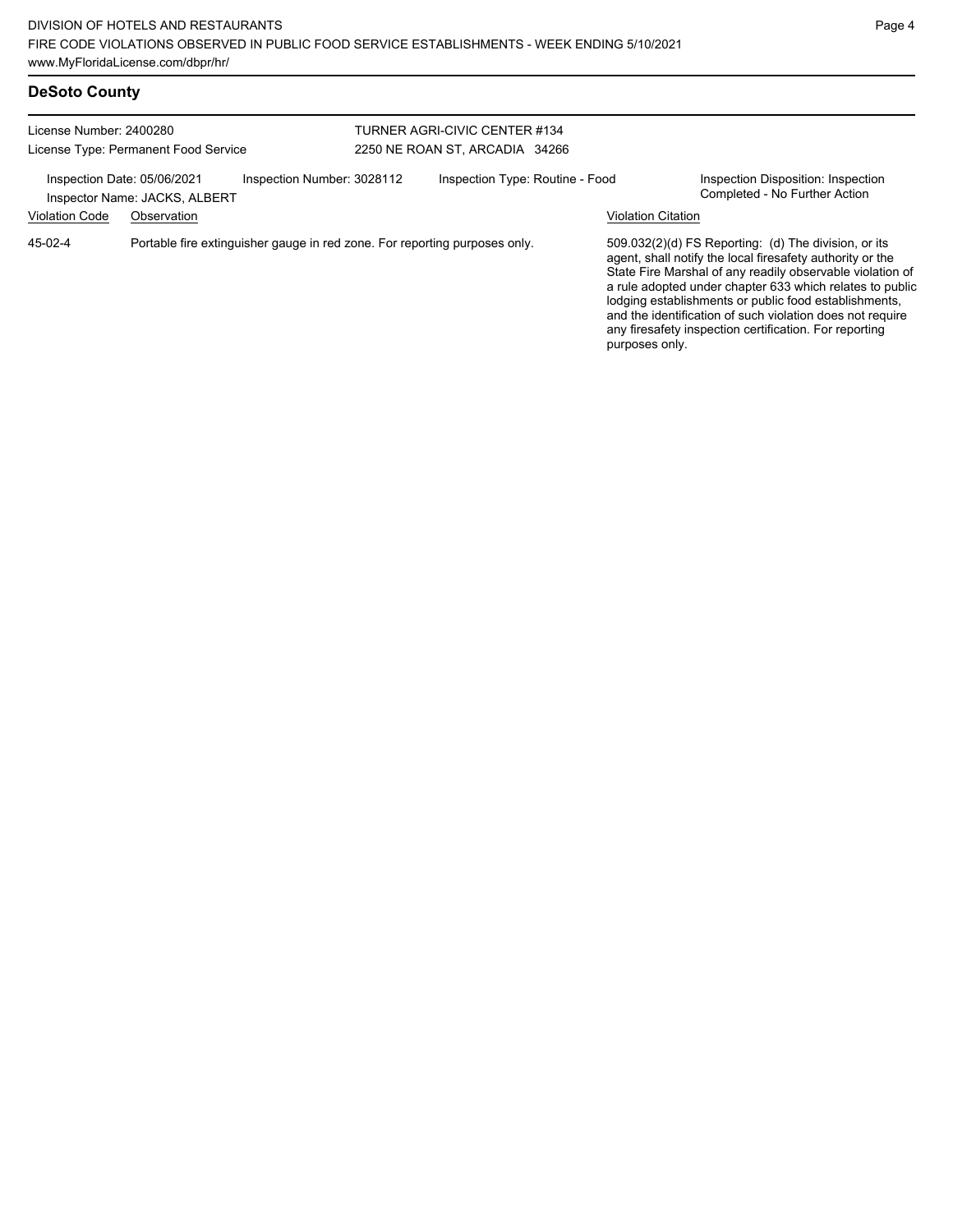# **Duval County**

| License Number: 2609701              |                                                               |                            | <b>KUSINA</b>                                 |                                                                                                                                                                                                                                            |                           |                                                                                                                                                                                                                                                                                                                                                                                                                            |
|--------------------------------------|---------------------------------------------------------------|----------------------------|-----------------------------------------------|--------------------------------------------------------------------------------------------------------------------------------------------------------------------------------------------------------------------------------------------|---------------------------|----------------------------------------------------------------------------------------------------------------------------------------------------------------------------------------------------------------------------------------------------------------------------------------------------------------------------------------------------------------------------------------------------------------------------|
| License Type: Permanent Food Service |                                                               |                            | 4190 BELFORT RD SUITE 120. JACKSONVILLE 32216 |                                                                                                                                                                                                                                            |                           |                                                                                                                                                                                                                                                                                                                                                                                                                            |
|                                      | Inspection Date: 05/05/2021<br>Inspector Name: VILBRUN, JOSUE | Inspection Number: 3083157 |                                               | Inspection Type: Food-Licensing Inspection                                                                                                                                                                                                 |                           | Inspection Disposition: Inspection<br>Completed - No Further Action                                                                                                                                                                                                                                                                                                                                                        |
| <b>Violation Code</b>                | Observation                                                   |                            |                                               |                                                                                                                                                                                                                                            | <b>Violation Citation</b> |                                                                                                                                                                                                                                                                                                                                                                                                                            |
| 45-04-4                              | there is one over the stove area.                             |                            |                                               | Use of cooking equipment producing grease laden vapors/smoke with no hood<br>suppression system installed. Notified Fire AHJ. For reporting purposes only.<br>No hood suppression system over flat top and fryer area in kitchen. How ever |                           | 509.032(2)(d) FS Reporting: (d) The division, or its<br>agent, shall notify the local firesafety authority or the<br>State Fire Marshal of any readily observable violation of<br>a rule adopted under chapter 633 which relates to public<br>lodging establishments or public food establishments,<br>and the identification of such violation does not require<br>any firesafety inspection certification. For reporting |

purposes only.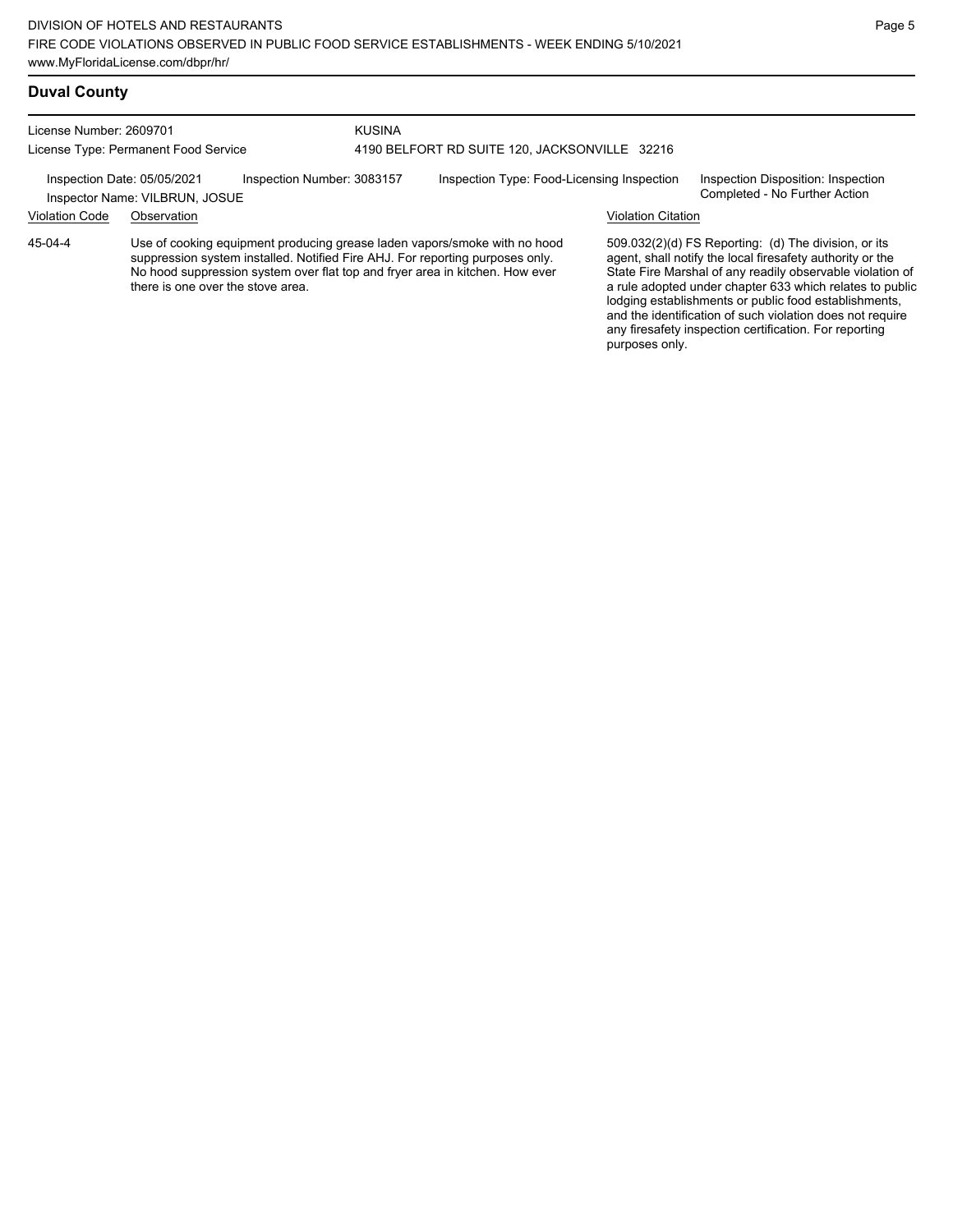## **Hillsborough County**

| License Number: 3917054<br>License Type: Permanent Food Service |                                                                   |                                                                                                                                                                        | LOS AMIGOS RESTAURANT<br>17 7TH STREET NE. RUSKIN 33570 |                                                                                                                                                                                                                                                                                                                                                                                                                                              |
|-----------------------------------------------------------------|-------------------------------------------------------------------|------------------------------------------------------------------------------------------------------------------------------------------------------------------------|---------------------------------------------------------|----------------------------------------------------------------------------------------------------------------------------------------------------------------------------------------------------------------------------------------------------------------------------------------------------------------------------------------------------------------------------------------------------------------------------------------------|
|                                                                 | Inspection Date: 05/07/2021<br>Inspector Name: SANDERS, CLEVELAND | Inspection Number: 3066691                                                                                                                                             | Inspection Type: Routine - Food                         | Inspection Disposition: Inspection<br>Completed - No Further Action                                                                                                                                                                                                                                                                                                                                                                          |
| <b>Violation Code</b>                                           | Observation                                                       |                                                                                                                                                                        |                                                         | <b>Violation Citation</b>                                                                                                                                                                                                                                                                                                                                                                                                                    |
| 45-05-4                                                         | purposes only.<br>door.                                           | Portable fire extinguisher missing from its designated location. For reporting<br>Observed fire extinguisher stored on the floor next to reach in freezer and exterior |                                                         | 509.032(2)(d) FS Reporting: (d) The division, or its<br>agent, shall notify the local firesafety authority or the<br>State Fire Marshal of any readily observable violation of<br>a rule adopted under chapter 633 which relates to public<br>lodging establishments or public food establishments,<br>and the identification of such violation does not require<br>any firesafety inspection certification. For reporting<br>purposes only. |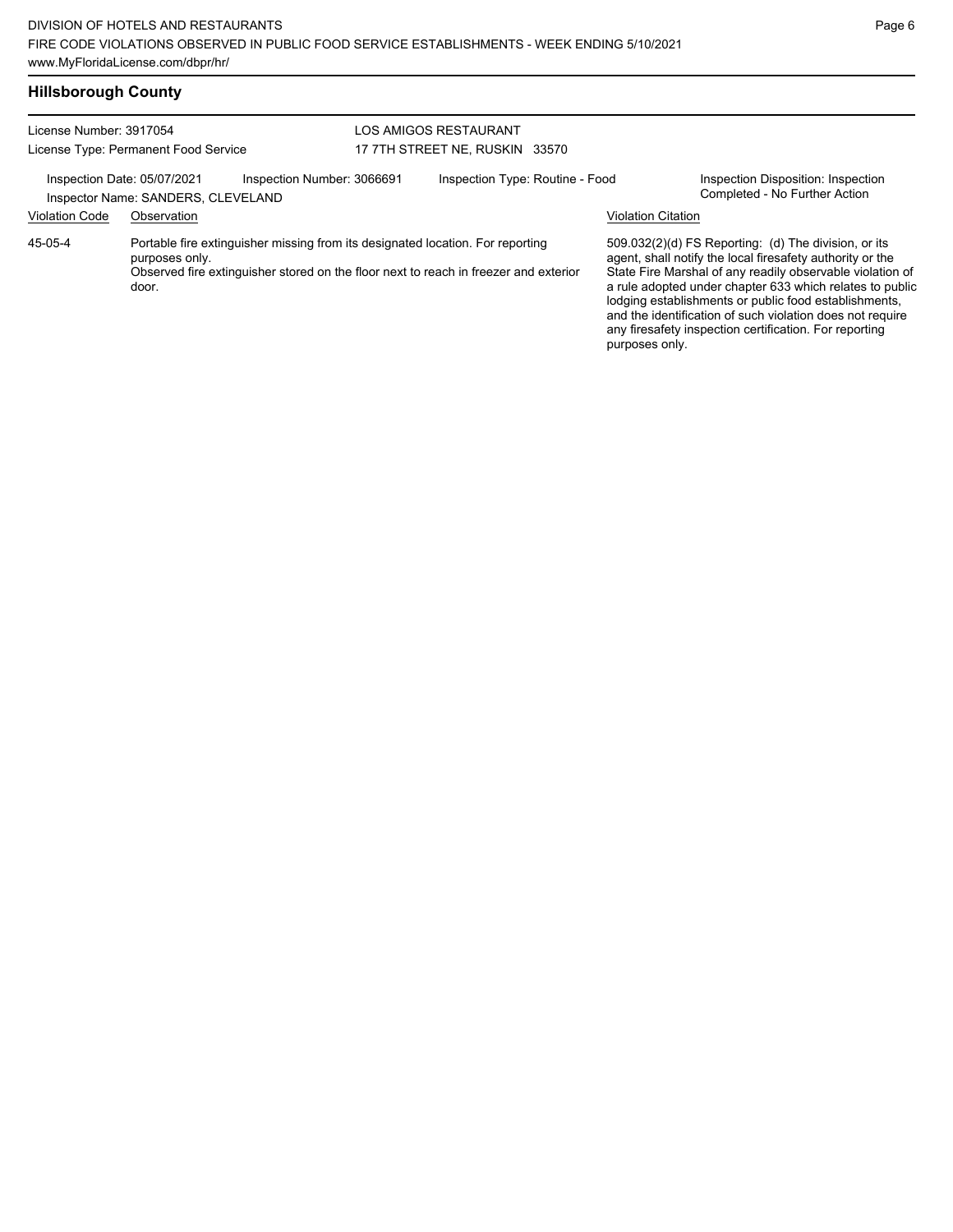# **Lee County**

| License Number: 4651058<br>License Type: Mobile Food Dispensing Vehicle |                               |                                         | <b>FAMILY FOOD TRUCK</b><br>11770-A METRO PKWY, FORT MYERS 33966           |                           |                                                                                                                                                                                                                                                                                                                                                                                                                            |
|-------------------------------------------------------------------------|-------------------------------|-----------------------------------------|----------------------------------------------------------------------------|---------------------------|----------------------------------------------------------------------------------------------------------------------------------------------------------------------------------------------------------------------------------------------------------------------------------------------------------------------------------------------------------------------------------------------------------------------------|
| Inspection Date: 05/05/2021                                             | Inspector Name: WALTER, KAYLA | Inspection Number: 1232394              | Inspection Type: Routine - Food                                            |                           | Inspection Disposition: Warning<br>Issued                                                                                                                                                                                                                                                                                                                                                                                  |
| <b>Violation Code</b>                                                   | Observation                   |                                         |                                                                            | <b>Violation Citation</b> |                                                                                                                                                                                                                                                                                                                                                                                                                            |
| 45-02-4                                                                 |                               | Observed fire extinguisher in red zone. | Portable fire extinguisher gauge in red zone. For reporting purposes only. | purposes only.            | 509.032(2)(d) FS Reporting: (d) The division, or its<br>agent, shall notify the local firesafety authority or the<br>State Fire Marshal of any readily observable violation of<br>a rule adopted under chapter 633 which relates to public<br>lodging establishments or public food establishments,<br>and the identification of such violation does not require<br>any firesafety inspection certification. For reporting |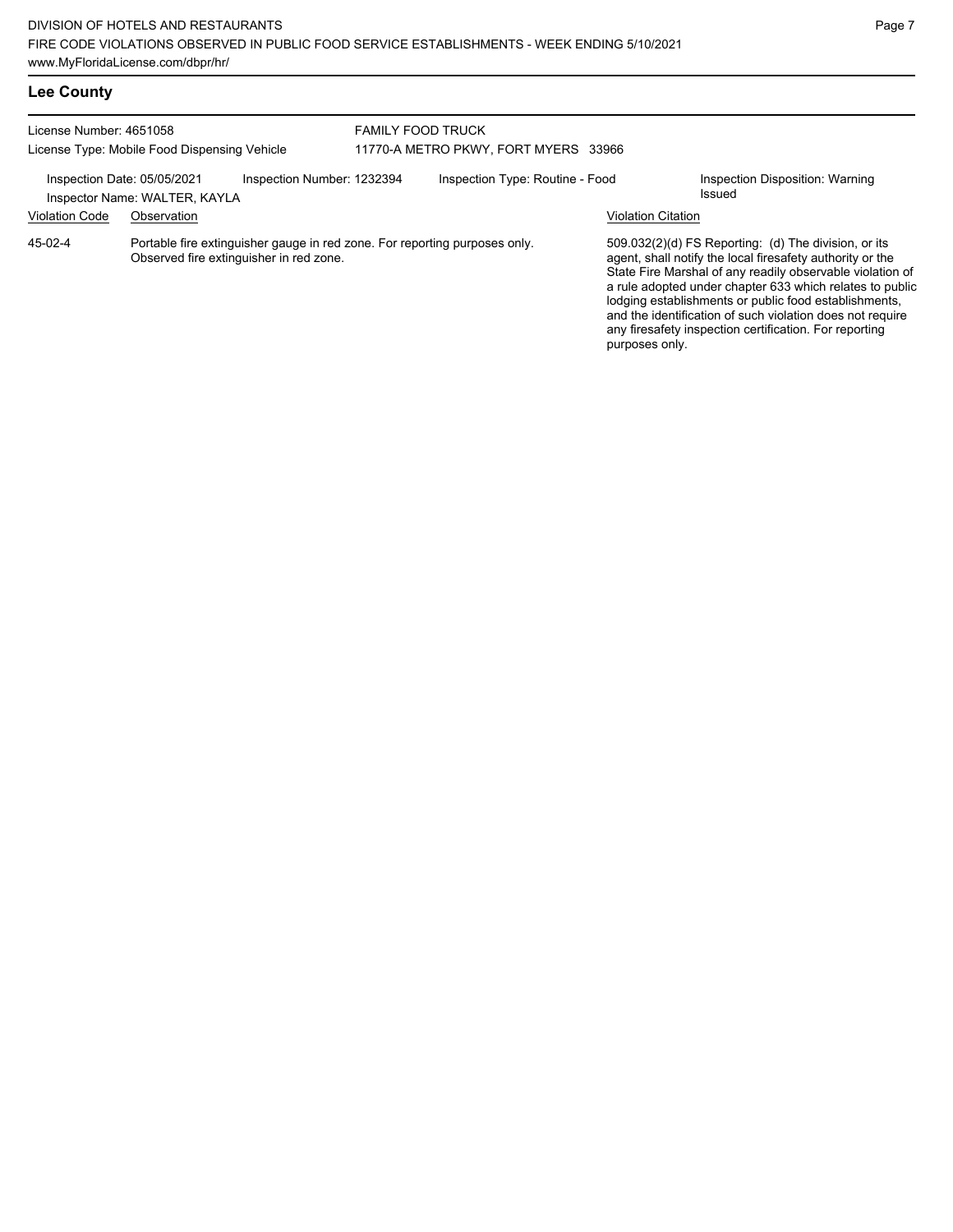### **Manatee County**

| License Number: 5105854                                                                     |                                                               |                                                                                                                                                            | SOLORZANOS PIZZERIA LBK                          |                                         |                           |                                                                                                                                                                                                                                                                                                                                                                                                                            |  |
|---------------------------------------------------------------------------------------------|---------------------------------------------------------------|------------------------------------------------------------------------------------------------------------------------------------------------------------|--------------------------------------------------|-----------------------------------------|---------------------------|----------------------------------------------------------------------------------------------------------------------------------------------------------------------------------------------------------------------------------------------------------------------------------------------------------------------------------------------------------------------------------------------------------------------------|--|
| License Type: Permanent Food Service                                                        |                                                               |                                                                                                                                                            | 5610 GULF OF MEXICO DR STE 4, LONGBOAT KEY 34228 |                                         |                           |                                                                                                                                                                                                                                                                                                                                                                                                                            |  |
| Inspection Date: 05/04/2021<br>Inspection Number: 3050192<br>Inspector Name: GREENE, MARVIN |                                                               |                                                                                                                                                            | Inspection Type: Routine - Food                  |                                         |                           | Inspection Disposition: Inspection<br>Completed - No Further Action                                                                                                                                                                                                                                                                                                                                                        |  |
| <b>Violation Code</b>                                                                       | Observation                                                   |                                                                                                                                                            |                                                  |                                         | <b>Violation Citation</b> |                                                                                                                                                                                                                                                                                                                                                                                                                            |  |
| 45-04-4                                                                                     | Small fryer in back of kitchen.                               | Use of cooking equipment producing grease laden vapors/smoke with no hood<br>suppression system installed. Notified Fire AHJ. For reporting purposes only. |                                                  |                                         | purposes only.            | 509.032(2)(d) FS Reporting: (d) The division, or its<br>agent, shall notify the local firesafety authority or the<br>State Fire Marshal of any readily observable violation of<br>a rule adopted under chapter 633 which relates to public<br>lodging establishments or public food establishments,<br>and the identification of such violation does not require<br>any firesafety inspection certification. For reporting |  |
| License Number: 5103689                                                                     |                                                               |                                                                                                                                                            |                                                  | HARRY'S CONTINENTAL KITCHEN (DELI)      |                           |                                                                                                                                                                                                                                                                                                                                                                                                                            |  |
|                                                                                             | License Type: Permanent Food Service                          |                                                                                                                                                            |                                                  | 548 ST JUDES DR, LONGBOAT KEY 342281810 |                           |                                                                                                                                                                                                                                                                                                                                                                                                                            |  |
|                                                                                             | Inspection Date: 05/05/2021<br>Inspector Name: GREENE, MARVIN | Inspection Number: 3050210                                                                                                                                 |                                                  | Inspection Type: Routine - Food         |                           | Inspection Disposition: Inspection<br>Completed - No Further Action                                                                                                                                                                                                                                                                                                                                                        |  |
| <b>Violation Code</b>                                                                       | Observation                                                   |                                                                                                                                                            |                                                  |                                         | <b>Violation Citation</b> |                                                                                                                                                                                                                                                                                                                                                                                                                            |  |
| 45-04-4                                                                                     | 2 fryers on table.                                            | Use of cooking equipment producing grease laden vapors/smoke with no hood<br>suppression system installed. Notified Fire AHJ. For reporting purposes only. |                                                  |                                         |                           | 509.032(2)(d) FS Reporting: (d) The division, or its<br>agent, shall notify the local firesafety authority or the<br>State Fire Marshal of any readily observable violation of<br>a rule adopted under chapter 633 which relates to public<br>lodging establishments or public food establishments,<br>and the identification of such violation does not require<br>any firesafety inspection certification. For reporting |  |

purposes only.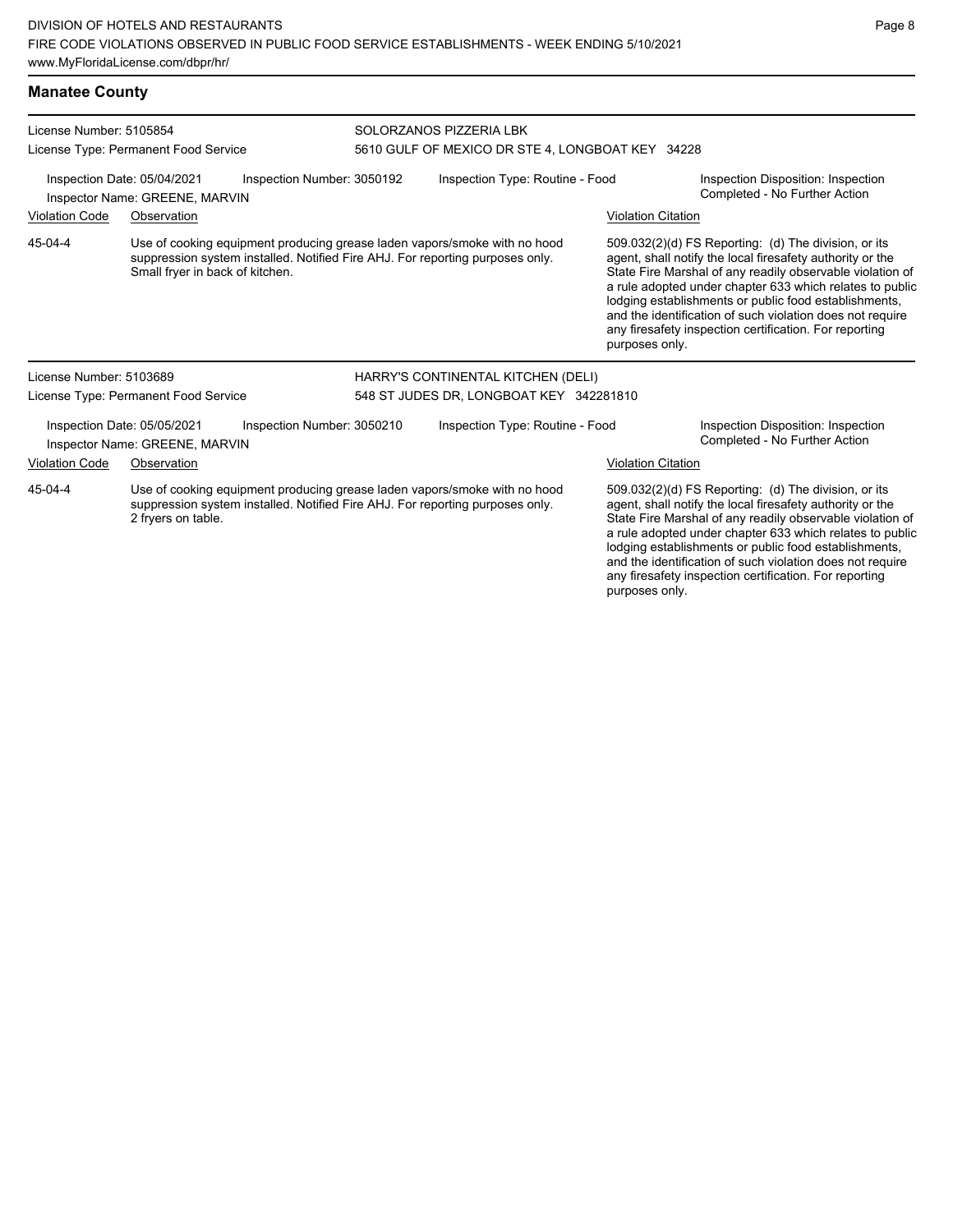| <b>Orange County</b>                                                                                                                                                                                      |                                                                                                                                                                                                                        |                                                                        |                           |                                                                                                                                                                                                                                                                                                                                                                                                                                                                                                        |  |
|-----------------------------------------------------------------------------------------------------------------------------------------------------------------------------------------------------------|------------------------------------------------------------------------------------------------------------------------------------------------------------------------------------------------------------------------|------------------------------------------------------------------------|---------------------------|--------------------------------------------------------------------------------------------------------------------------------------------------------------------------------------------------------------------------------------------------------------------------------------------------------------------------------------------------------------------------------------------------------------------------------------------------------------------------------------------------------|--|
| License Number: 5814873                                                                                                                                                                                   | License Type: Permanent Food Service                                                                                                                                                                                   | CINCINNATI CHILI COMPANY<br>151 E WASHINGTON ST STE 200, ORLANDO 32801 |                           |                                                                                                                                                                                                                                                                                                                                                                                                                                                                                                        |  |
| Inspection Number: 3077622<br>Inspection Date: 05/06/2021<br>Inspector Name: MONTESANO, MISTI                                                                                                             |                                                                                                                                                                                                                        | Inspection Type: Routine - Food                                        |                           | Inspection Disposition: Inspection<br>Completed - No Further Action                                                                                                                                                                                                                                                                                                                                                                                                                                    |  |
| <b>Violation Code</b>                                                                                                                                                                                     | Observation                                                                                                                                                                                                            |                                                                        | <b>Violation Citation</b> |                                                                                                                                                                                                                                                                                                                                                                                                                                                                                                        |  |
| 48-01-5                                                                                                                                                                                                   | No current insurance inspector boiler report or boiler certificate available for boiler.<br>For reporting purposes only.<br>-088955 4/25/21                                                                            |                                                                        |                           | 61C-1.004(9) FAC Reporting: (9) Heating and<br>ventilation - The heating and ventilation system shall be<br>kept in good repair or be installed to maintain a<br>minimum of 68 degrees Fahrenheit throughout the<br>building. The insurance inspectors boiler report is<br>required annually for power boilers and high<br>pressure/high temperature boilers and biannually for low<br>pressure steam or vapor heating boilers and shall be<br>posted in the boiler room. For reporting purposes only. |  |
| License Number: 5804085                                                                                                                                                                                   |                                                                                                                                                                                                                        | SHERATON ORLANDO LAKE BUENA VISTA RESORT                               |                           |                                                                                                                                                                                                                                                                                                                                                                                                                                                                                                        |  |
|                                                                                                                                                                                                           | License Type: Permanent Food Service                                                                                                                                                                                   | 12205 S APOPKA VINELAND RD, ORLANDO 32836                              |                           |                                                                                                                                                                                                                                                                                                                                                                                                                                                                                                        |  |
| Inspection Date: 05/04/2021<br>Inspection Number: 3080438<br>Inspector Name: SPEIGHTS, BLANCHIE MACHELLE                                                                                                  |                                                                                                                                                                                                                        | Inspection Type: Routine - Food                                        |                           | Inspection Disposition: Inspection<br>Completed - No Further Action                                                                                                                                                                                                                                                                                                                                                                                                                                    |  |
| <b>Violation Code</b>                                                                                                                                                                                     | Observation                                                                                                                                                                                                            | <b>Violation Citation</b>                                              |                           |                                                                                                                                                                                                                                                                                                                                                                                                                                                                                                        |  |
| 48-01-5<br>No current insurance inspector boiler report or boiler certificate available for boiler.<br>For reporting purposes only.<br>Boiler certificates has expired 131562 4/21/2018, 131561 4/21/2018 |                                                                                                                                                                                                                        |                                                                        |                           | 61C-1.004(9) FAC Reporting: (9) Heating and<br>ventilation - The heating and ventilation system shall be<br>kept in good repair or be installed to maintain a<br>minimum of 68 degrees Fahrenheit throughout the<br>building. The insurance inspectors boiler report is<br>required annually for power boilers and high<br>pressure/high temperature boilers and biannually for low<br>pressure steam or vapor heating boilers and shall be<br>posted in the boiler room. For reporting purposes only. |  |
| License Number: 5813822                                                                                                                                                                                   |                                                                                                                                                                                                                        | SHERATON ORLANDO LAKE BUENA VISTA RESORT                               |                           |                                                                                                                                                                                                                                                                                                                                                                                                                                                                                                        |  |
| License Type: Permanent Food Service                                                                                                                                                                      |                                                                                                                                                                                                                        | 12205 S APOPKA VINELAND RD, ORLANDO 32836                              |                           |                                                                                                                                                                                                                                                                                                                                                                                                                                                                                                        |  |
|                                                                                                                                                                                                           | Inspection Date: 05/04/2021<br>Inspection Number: 3081882<br>Inspector Name: SPEIGHTS, BLANCHIE MACHELLE                                                                                                               | Inspection Type: Routine - Food                                        |                           | Inspection Disposition: Inspection<br>Completed - No Further Action                                                                                                                                                                                                                                                                                                                                                                                                                                    |  |
| <b>Violation Code</b>                                                                                                                                                                                     | Observation                                                                                                                                                                                                            |                                                                        | <b>Violation Citation</b> |                                                                                                                                                                                                                                                                                                                                                                                                                                                                                                        |  |
| 48-01-5                                                                                                                                                                                                   | No current insurance inspector boiler report or boiler certificate available for boiler.<br>For reporting purposes only.<br>Boiler certificates are expired 4/21/2018 spoke with engineering Manager on the<br>status. |                                                                        |                           | 61C-1.004(9) FAC Reporting: (9) Heating and<br>ventilation - The heating and ventilation system shall be<br>kept in good repair or be installed to maintain a<br>minimum of 68 degrees Fahrenheit throughout the                                                                                                                                                                                                                                                                                       |  |

building. The insurance inspectors boiler report is required annually for power boilers and high pressure/high temperature boilers and biannually for low pressure steam or vapor heating boilers and shall be posted in the boiler room. For reporting purposes only.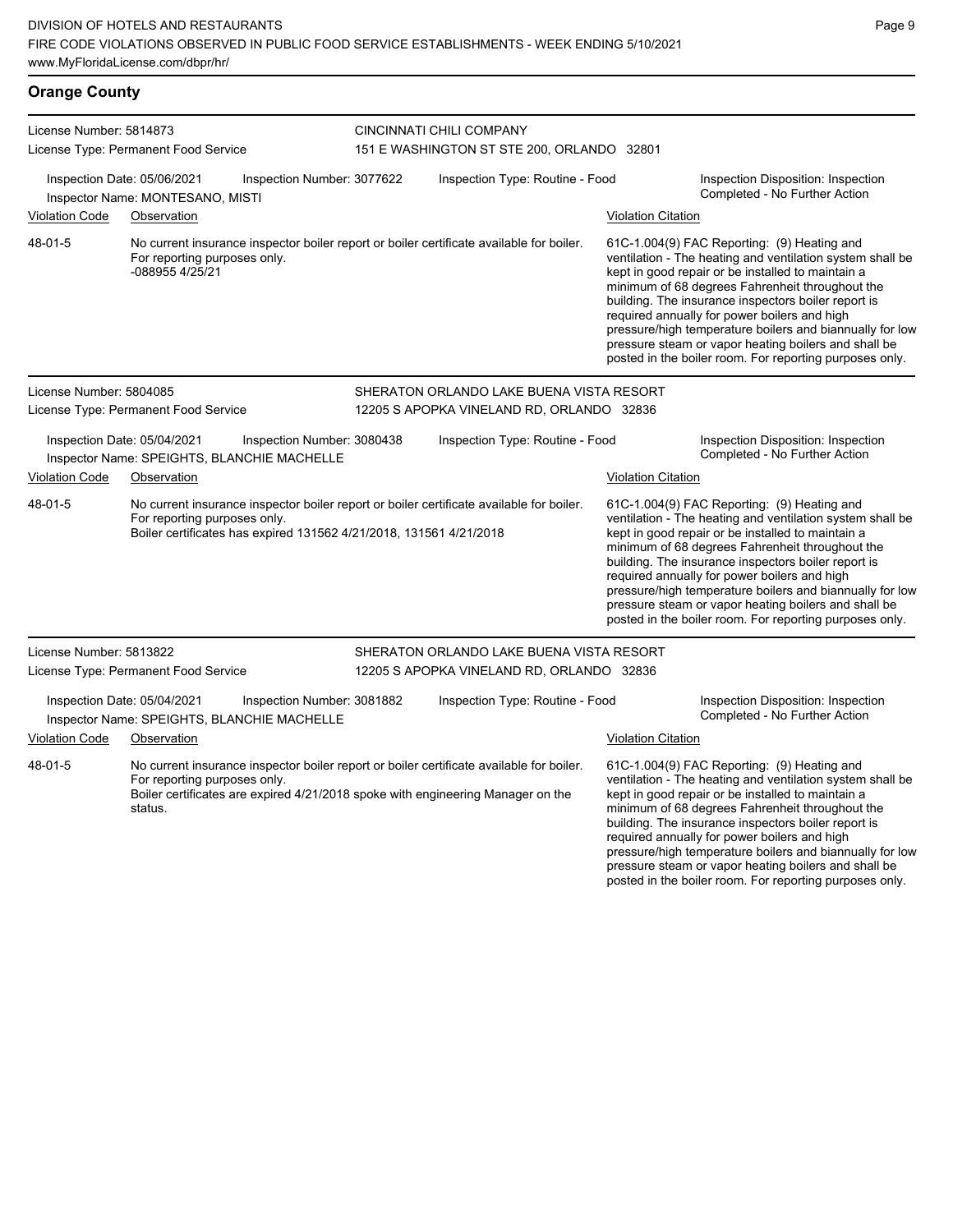### **Osceola County**

| License Number: 5905921                                                                                  |                                                |                                                                           | <b>GRANDSTAND SPIRITS</b>       |                                                                                                                                                                                 |                           |                                                                                                                                                                                                                                                                                                                                                                                                                                                                                                        |
|----------------------------------------------------------------------------------------------------------|------------------------------------------------|---------------------------------------------------------------------------|---------------------------------|---------------------------------------------------------------------------------------------------------------------------------------------------------------------------------|---------------------------|--------------------------------------------------------------------------------------------------------------------------------------------------------------------------------------------------------------------------------------------------------------------------------------------------------------------------------------------------------------------------------------------------------------------------------------------------------------------------------------------------------|
|                                                                                                          | License Type: Permanent Food Service           |                                                                           |                                 | 1701 W WEST BUENA VISTA DR, BAY LAKE 32830                                                                                                                                      |                           |                                                                                                                                                                                                                                                                                                                                                                                                                                                                                                        |
| Inspection Date: 05/06/2021<br>Inspection Number: 3029617<br>Inspector Name: SPEIGHTS, BLANCHIE MACHELLE |                                                |                                                                           | Inspection Type: Routine - Food |                                                                                                                                                                                 |                           | Inspection Disposition: Inspection<br>Completed - No Further Action                                                                                                                                                                                                                                                                                                                                                                                                                                    |
| Violation Code                                                                                           | Observation                                    |                                                                           |                                 |                                                                                                                                                                                 | <b>Violation Citation</b> |                                                                                                                                                                                                                                                                                                                                                                                                                                                                                                        |
| 48-01-5                                                                                                  | For reporting purposes only.<br>Action Taken** |                                                                           |                                 | No current insurance inspector boiler report or boiler certificate available for boiler.<br>Boiler certificates has expired 7/16/2020 Manager notify engineering. ** Corrective |                           | 61C-1.004(9) FAC Reporting: (9) Heating and<br>ventilation - The heating and ventilation system shall be<br>kept in good repair or be installed to maintain a<br>minimum of 68 degrees Fahrenheit throughout the<br>building. The insurance inspectors boiler report is<br>required annually for power boilers and high<br>pressure/high temperature boilers and biannually for low<br>pressure steam or vapor heating boilers and shall be<br>posted in the boiler room. For reporting purposes only. |
| License Number: 5905978                                                                                  |                                                |                                                                           |                                 | <b>INTERMISSION FOOD COURT</b>                                                                                                                                                  |                           |                                                                                                                                                                                                                                                                                                                                                                                                                                                                                                        |
|                                                                                                          | License Type: Permanent Food Service           |                                                                           |                                 | 1811 W WEST BUENA VISTA DR, BAYLAKE 32830                                                                                                                                       |                           |                                                                                                                                                                                                                                                                                                                                                                                                                                                                                                        |
|                                                                                                          | Inspection Date: 05/06/2021                    | Inspection Number: 3029731<br>Inspector Name: SPEIGHTS, BLANCHIE MACHELLE |                                 | Inspection Type: Routine - Food                                                                                                                                                 |                           | Inspection Disposition: Inspection<br>Completed - No Further Action                                                                                                                                                                                                                                                                                                                                                                                                                                    |
| <b>Violation Code</b>                                                                                    | Observation                                    |                                                                           |                                 |                                                                                                                                                                                 | <b>Violation Citation</b> |                                                                                                                                                                                                                                                                                                                                                                                                                                                                                                        |
| 48-01-5                                                                                                  | For reporting purposes only.<br>Taken**        |                                                                           |                                 | No current insurance inspector boiler report or boiler certificate available for boiler.<br>Boiler certificates has expired 7/16/2020 engineering notify. **Corrective Action   |                           | 61C-1.004(9) FAC Reporting: (9) Heating and<br>ventilation - The heating and ventilation system shall be<br>kept in good repair or be installed to maintain a<br>minimum of 68 degrees Fahrenheit throughout the<br>building. The insurance inspectors boiler report is<br>required annually for power boilers and high<br>pressure/high temperature boilers and biannually for low                                                                                                                    |

pressure steam or vapor heating boilers and shall be posted in the boiler room. For reporting purposes only.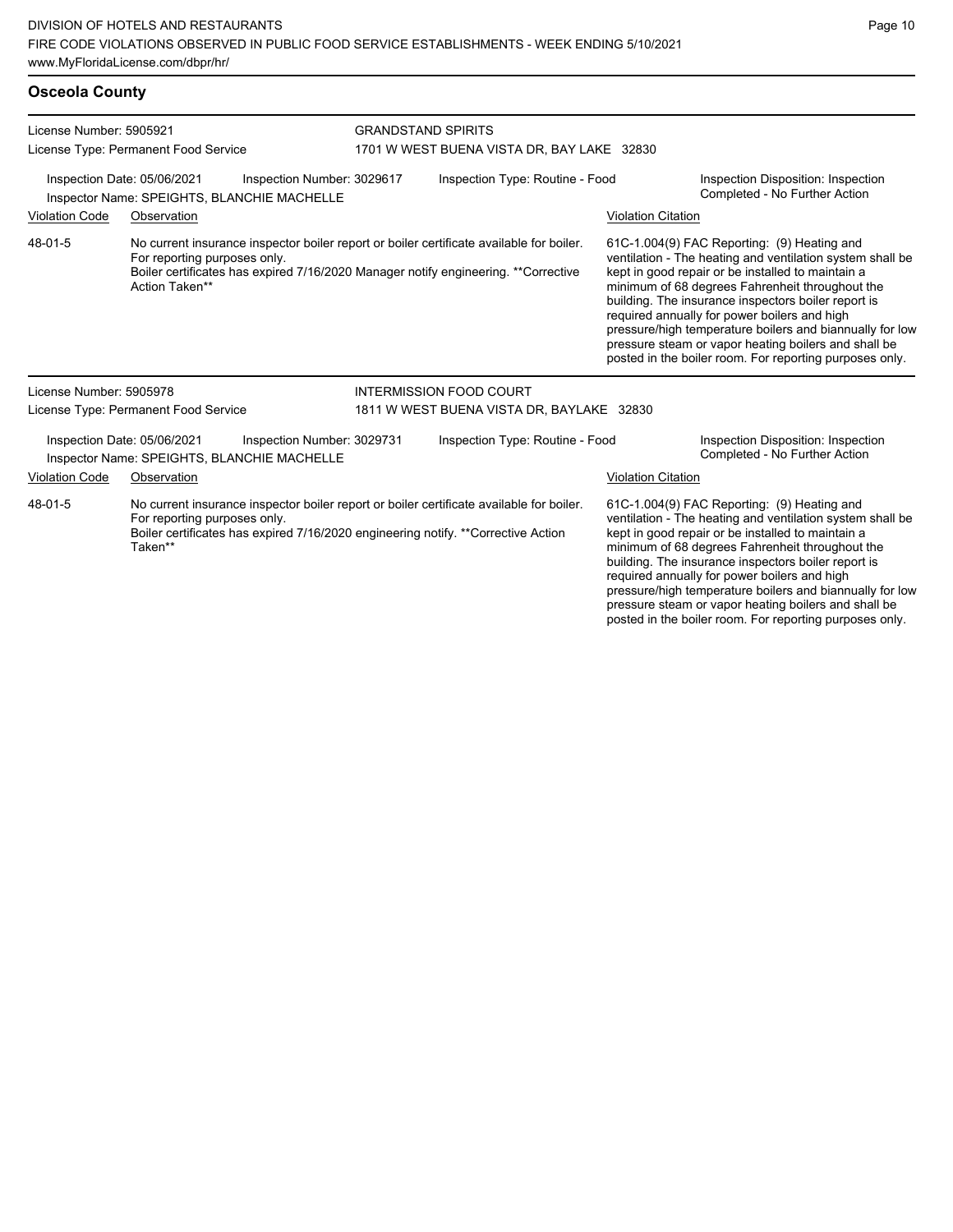| <b>Sarasota County</b>  |                                                                |                                                                                                                                                      |                                                                                     |                           |                                                                                                                                                                                                                                                                                                                                                                                                                            |
|-------------------------|----------------------------------------------------------------|------------------------------------------------------------------------------------------------------------------------------------------------------|-------------------------------------------------------------------------------------|---------------------------|----------------------------------------------------------------------------------------------------------------------------------------------------------------------------------------------------------------------------------------------------------------------------------------------------------------------------------------------------------------------------------------------------------------------------|
| License Number: 6805048 | License Type: Permanent Food Service                           |                                                                                                                                                      | <b>HYDE PARK PRIME STEAKHOUSE</b><br>35 S LEMON DR, SARASOTA 34236                  |                           |                                                                                                                                                                                                                                                                                                                                                                                                                            |
|                         | Inspection Date: 05/07/2021<br>Inspector Name: MCKEON, MICHAEL | Inspection Number: 3076648                                                                                                                           | Inspection Type: Routine - Food                                                     |                           | Inspection Disposition: Inspection<br>Completed - No Further Action                                                                                                                                                                                                                                                                                                                                                        |
| <b>Violation Code</b>   | Observation                                                    |                                                                                                                                                      |                                                                                     | <b>Violation Citation</b> |                                                                                                                                                                                                                                                                                                                                                                                                                            |
| 48-04-4                 |                                                                | of the building. For reporting purposes only.<br>4 propane tanks stored in the dry storage area.<br>Manager removed the tanks. **Corrected On-Site** | Propane tank (larger than 2.7 lb. water capacity/1 lb. gas capacity) located inside | purposes only.            | 509.032(2)(d) FS Reporting: (d) The division, or its<br>agent, shall notify the local firesafety authority or the<br>State Fire Marshal of any readily observable violation of<br>a rule adopted under chapter 633 which relates to public<br>lodging establishments or public food establishments,<br>and the identification of such violation does not require<br>any firesafety inspection certification. For reporting |